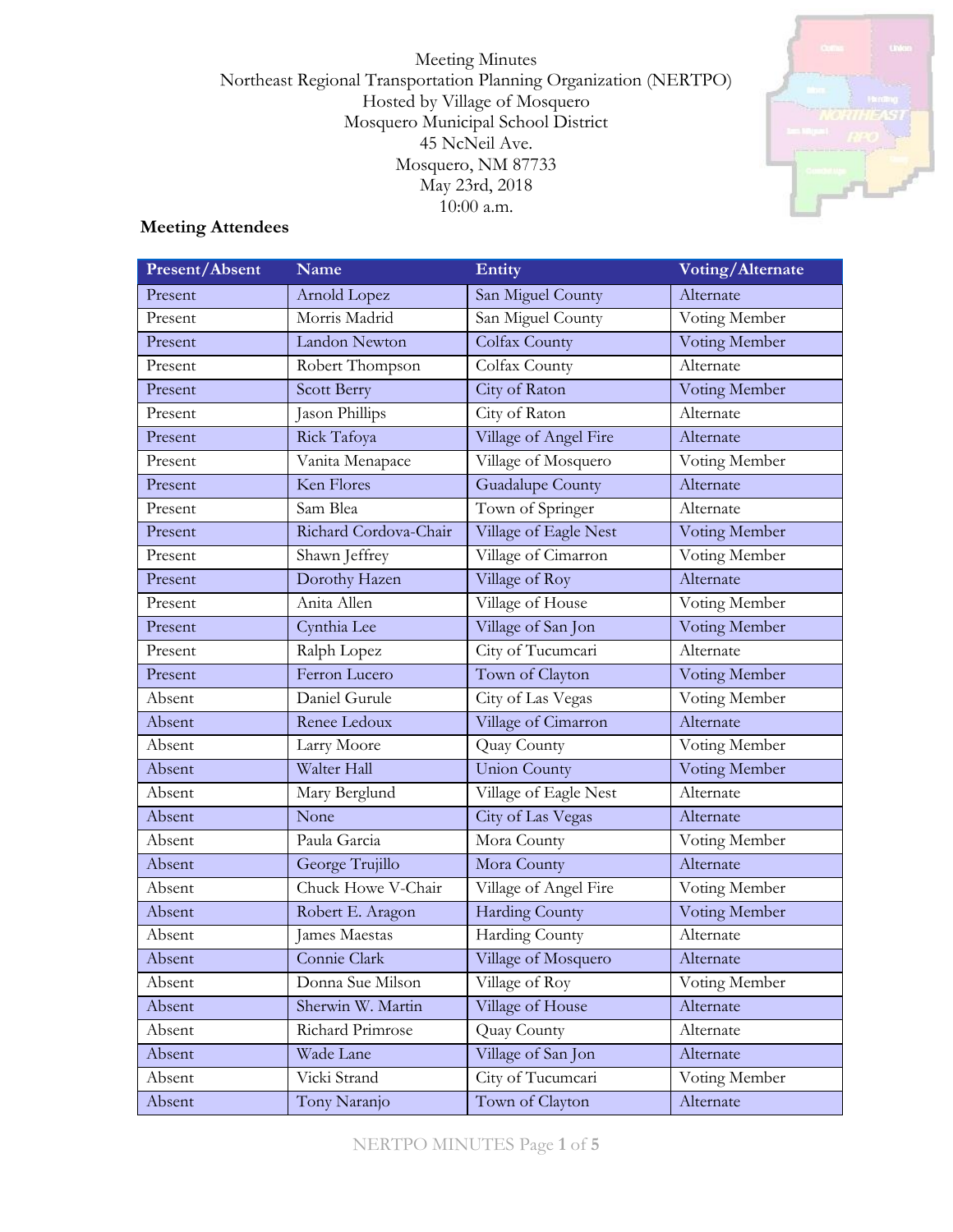|        |                       |                        |               | <b>United</b>  |
|--------|-----------------------|------------------------|---------------|----------------|
| Absent | Angie Gonzales        | <b>Union County</b>    | Alternate     |                |
| Absent | Lee Dixon             | Village of Des Moines  | Voting Member |                |
| Absent | Scott Warner          | Village of Des Moines  | Alternate     | <b>Handbug</b> |
| Absent | None                  | Village of Pecos       | Voting Member |                |
| Absent | None                  | Village of Pecos       | Alternate     |                |
| Absent | Diane Brown           | Village of Folsom      | Voting Member |                |
| Absent | Mike Schoonover       | Village of Folsom      | Alternate     |                |
| Absent | Mignon Saddoris       | Village of Grenville   | Voting Member |                |
| Absent | Lynn Wiseman          | Village of Grenville   | Alternate     |                |
| Absent | Larry Wallin          | Village of Logan       | Voting Member |                |
| Absent | <b>Russell Feerer</b> | Village of Logan       | Alternate     |                |
| Absent | Timothy P. Dodge      | City of Santa Rosa     | Voting Member |                |
| Absent | Danica Gonzales       | City of Santa Rosa     | Alternate     |                |
| Absent | Monica Abeyta         | Guadalupe County       | Voting Member |                |
| Absent | <b>Boe Lopez</b>      | Town of Springer       | Voting Member |                |
| Absent | Don Flynn             | Village of Maxwell     | Voting Member |                |
| Absent | Joanna Taylor         | Village of Maxwell     | Alternate     |                |
| Absent | Laudente Quintana     | Village of Wagon Mound | Voting Member |                |
| Absent | Nora Sanchez          | Village of Wagon Mound | Alternate     |                |

# **New Mexico Department of Transportation (NMDOT) and Planners**

| David Nelson -      | NMDOT Planning Liaison                                           |
|---------------------|------------------------------------------------------------------|
| David Trujillo -    | NMDOT District Engineer                                          |
| John Herrera –      | Local Government Road Fund (LGRF) Coordinator for District IV    |
| Eric Ghahate -      | <b>NCNMEDD Community Development Director</b>                    |
| Dennis T. Salazar – | NERTPO Planner/Program Manager for the North Central New Mexico  |
|                     | Economic Development District (NCNMEDD)                          |
| Vincent M. Soule –  | NERTPO Planner/Program Manager for the Eastern Plains Council of |
|                     | Governments (EPCOG)                                              |

### **Guests**

| Richard Runyon - | Dennis Engineering Co. |
|------------------|------------------------|
| Sandra Garcia -  | Village of Angel Fire  |
| John Montoya -   | Wilson And Company     |
| Rocky Moxler     | Village of Mosquero    |
| Theresa Trujillo | Village of Mosquero    |

# **I. Call to Order**

The Meeting was called to order at 10:09 AM by Mayor of Eagle Nest, Chairman Richard Cordova.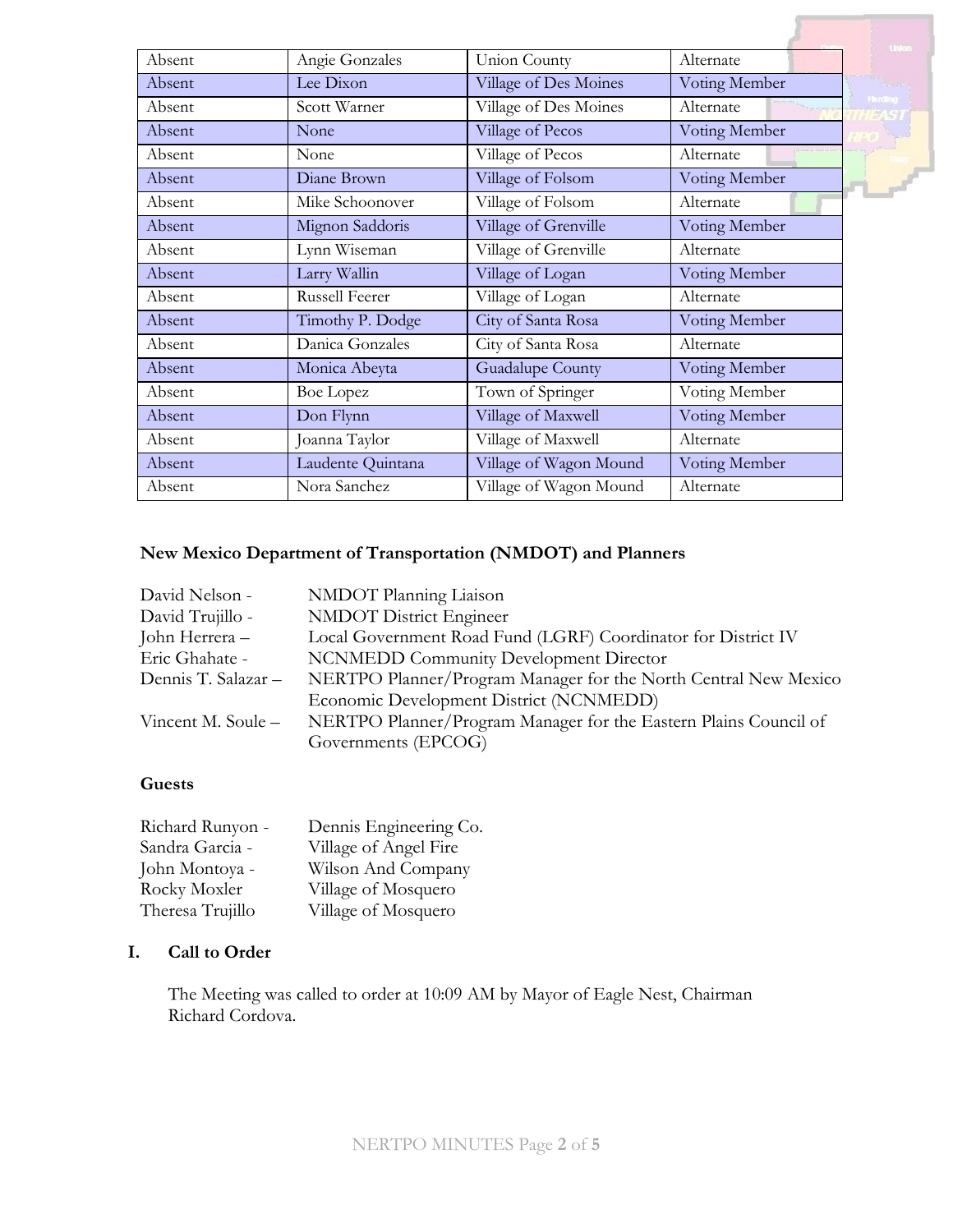### **II. Pledge of Allegiance/New Mexico State Flag**

The Pledge of Allegiance and the salute to the New Mexico State Flag was led by the Board Members.

#### **III. Welcome**

Chairman Cordova and Trustee Theresa Trujillo from the Village of Mosquero welcomed everyone. Individual introductions were conducted by all in attendance.

## **IV. Approval of Agenda**

Motion to approve agenda: Arnold Lopez -San Miguel County Second: Landon Newton – Colfax County No opposition was voiced. Motion carried.

## **V. Approval of Minutes** (April 25th, 2018- Village of Angel Fire, NM)

Motion to approve the minutes as presented: Sam Blea – Town of Springer Second: Morris Madrid – San Miguel County No opposition was voiced. Motion carried.

### **VI. Discussion: NMDOT District IV Updates:** (John Herrera, NMDOT)

Mr. David Trujillo reminded everyone that the NMDOT Commission meeting will be held on July  $19<sup>th</sup>$  in Raton at 8:30 AM and everyone with NERTPO is invited to attend. Mr. Trujillo advised that he will be making a presentation at the meeting and employee recognition as well. Mr. Trujillo spoke in detail about different ongoing projects going on in the D-4 Region. Chairman Cordova opened the floor for any member questions of Mr. Trujillo regarding past, current and potential future projects. Chairman Cordova thanked Mr. Trujillo and his NMDOT Staff for the great job and continued support and guidance.

Mr. John Herrera advised that the deadline is June  $30<sup>th</sup>$  for FY 19 LGRF Funding that got approved. Agreements were sent out on 5/23/18 and reiterated that everything is needed no later than 6/30/18, complete packets must be sent to ensure execution by July. Mr. Herrera also advised that MAP agreements should be coming soon and advised if anyone has questions to get in contact with him.

Mr. David Nelson spoke briefly about the Bicycle Network Plan. Mr. Nelson gave a hand out and advised that their will be public comments until 6/15/18.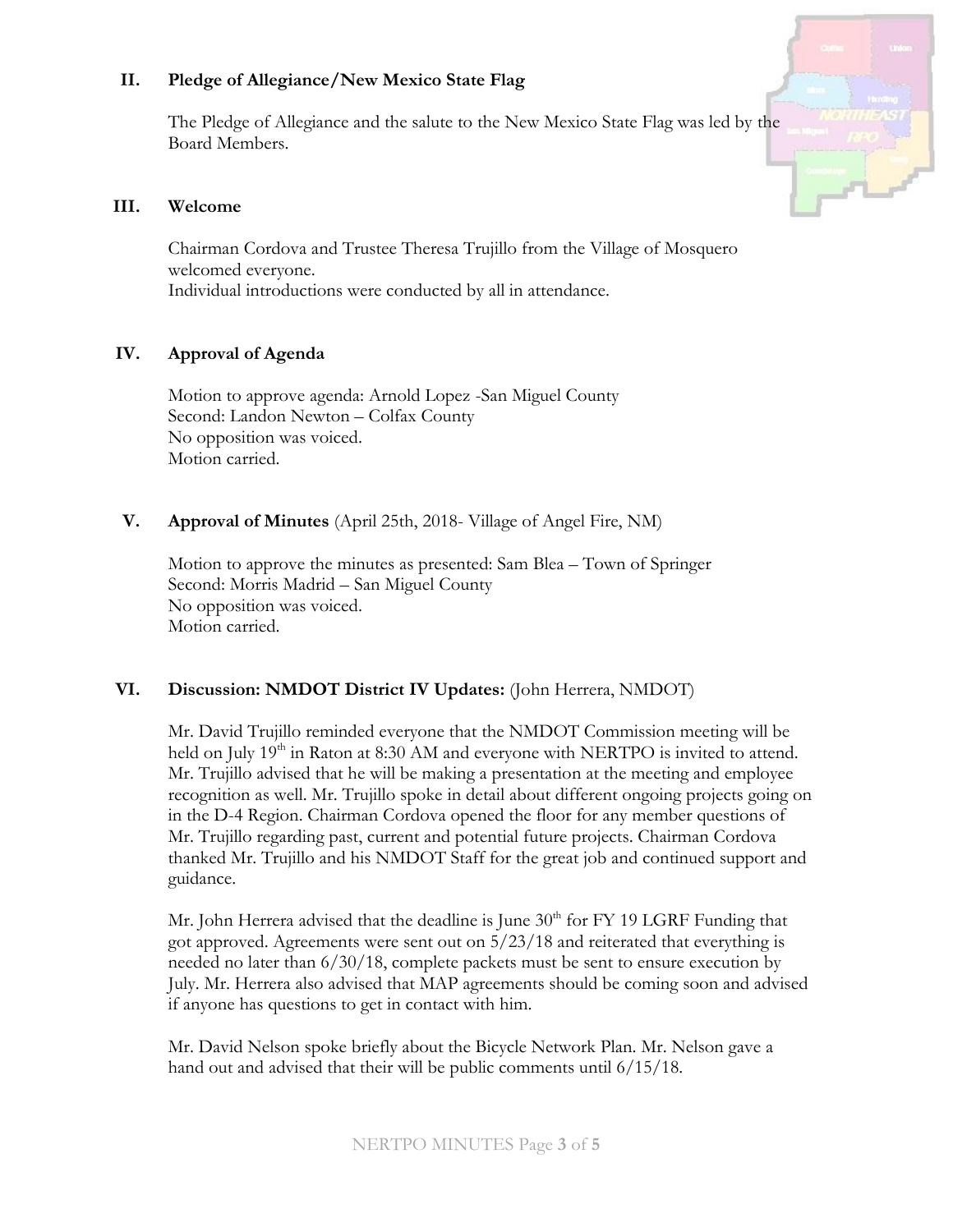## **VII. Presentation: NM Local Technical Assistance Program (NMLTAP):**

UNM Department of Civil Engineering Department Member Gregory Rowangould was unable to attend the meeting to give the presentation due to illness but it was advised that he would like to reschedule. NERTPO Planner Vincent M. Soule briefly went over the slideshow, with further information scheduled to come from Mr. Rowangould.

## **VIII. Discussion:** TAP/RTP Projects and Applications (Local Government Members and NERTPO Planners

NERTPO Planners Vincent M. Soule and Dennis T. Salazar advised the Board Members that the TAP/RTP Guidebook is still in review but scheduled to be out anytime soon. Once the guidebook is out it will be forwarded to the membership. The PFF is being updated as well and should be out very soon, that will also be forwarded when received. It was requested for membership to start planning the projects they would like to get a head start. Once the guidebook is out the turnaround should be fast. The official deadline for everything is scheduled for  $11/1/18$  but would like for everyone to have sufficient time to submit. Further discussion to come via e-mail and at the next NERTPO meeting in June.

## **IX. Discussion: Project Status Update** (Local Government Members)

Chairman Cordova gave all membership at the table the opportunity to speak about what is going on in their areas. All membership gave updates on their communities. Chairman Cordova gave everyone the opportunity for questions and responses.

# **X. NERTPO Planners/Program Managers Report:** (Vincent M. Soule and Dennis T. Salazar)

Dennis T. Salazar gave the Board an update on the Corrective Action Plan (CAP) that NCNMEDD is currently under, the April NCNMEDD report was also distributed to the Board Members to review. NCNMEDD Community Development Director followed up with Mr. Salazar's comments and further discussed NCNMEDD as a whole and details about the previous NCNMEDD Board Meeting. Mr. Ghahate let the board know about overall changes within NCNMEDD but will not directly affect our NERTPO contract at this time.

Vincent M. Soule gave the Board an update regarding the upcoming MODA Meeting that will be held at Mid Region Council of Governments on May  $31<sup>st</sup>$ . Mr. Soule discussed approval of EPCOG Budget, traffic counts that he has been conducting and NMML League Zoning Officials training. Mr. Soule advised that a Facebook account will soon be in the works once he fixes a few glitches that occurred. The NERTPO Email has been established and he is working with Mr. Salazar and Mr. Ghahate on Constant Contact for mass media information. ICIP training will be on June  $6<sup>th</sup>$  in Clovis and he also gave a brief update on the new BUILD Grant, which replaces TIGER.